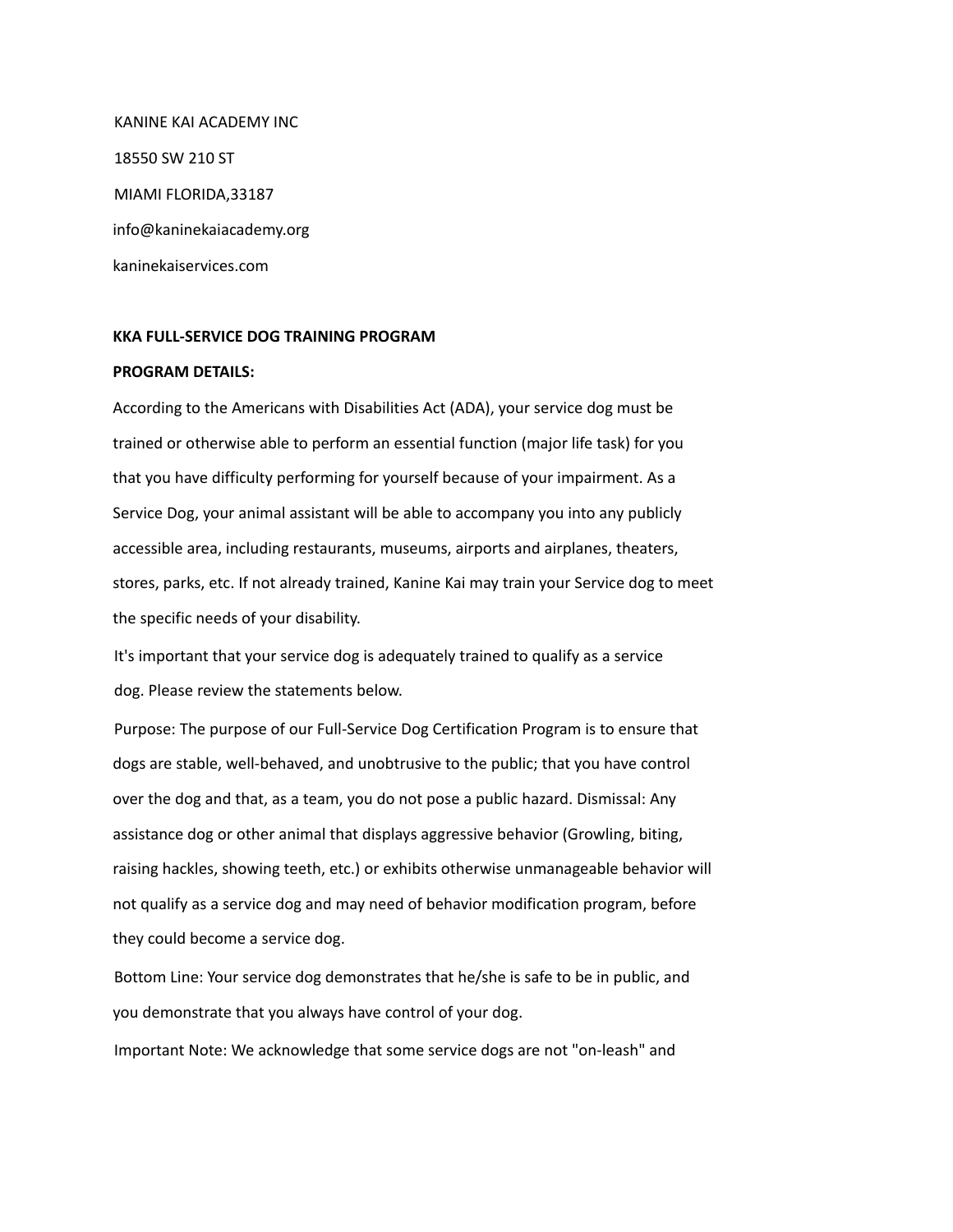are either carried with or without a cage, crate, or other housing.

## **In this case, the only requirements are that:**

1) the service dog is manageable in public,

2) that you have control over the dog, and

3) the service dog is trained or otherwise able to perform a major life task for you that you have difficulty performing for yourself because of your disability.

The following commands and controls are for "On-Leash" service dogs only: Commands: Commands may be given to the service dog verbally, via hand signals, or a combination of both.

**CONTROLLED UNLOAD OUT OF A VEHICLE:** The service dog must wait until released before coming out of the vehicle. Once outside, it must wait quietly unless otherwise instructed by the Individual. The service dog may not run around, be off lead, or ignore commands. Essentially, the service dog should be unobtrusive and unloaded in the safest manner possible.

APPROACHING A BUILDING: After unloading, the service dog should stay in a relative heel position and not forge ahead or lag behind. The service dog should not display a fear of cars or traffic noises and must display a relaxed attitude. When you stop for any reason, the service dog should also stop.

**CONTROLLED ENTRY THROUGH A DOORWAY:** Upon entering a building, the service dog should not wander off or seek attention from the public. The service dog should wait quietly until you are fully inside, and then should calmly walk beside you. The service dog must not pull or strain against the lead or try to push its way past the individual but should wait patiently while entry is completed.

**HEELING THROUGH A BUILDING:** Once inside a building, you, and your service dog should be able to walk through the area in a controlled manner. The service dog should always be within touching distance where applicable or no greater than a foot away from you. The service dog should not seek public attention or strain against the lead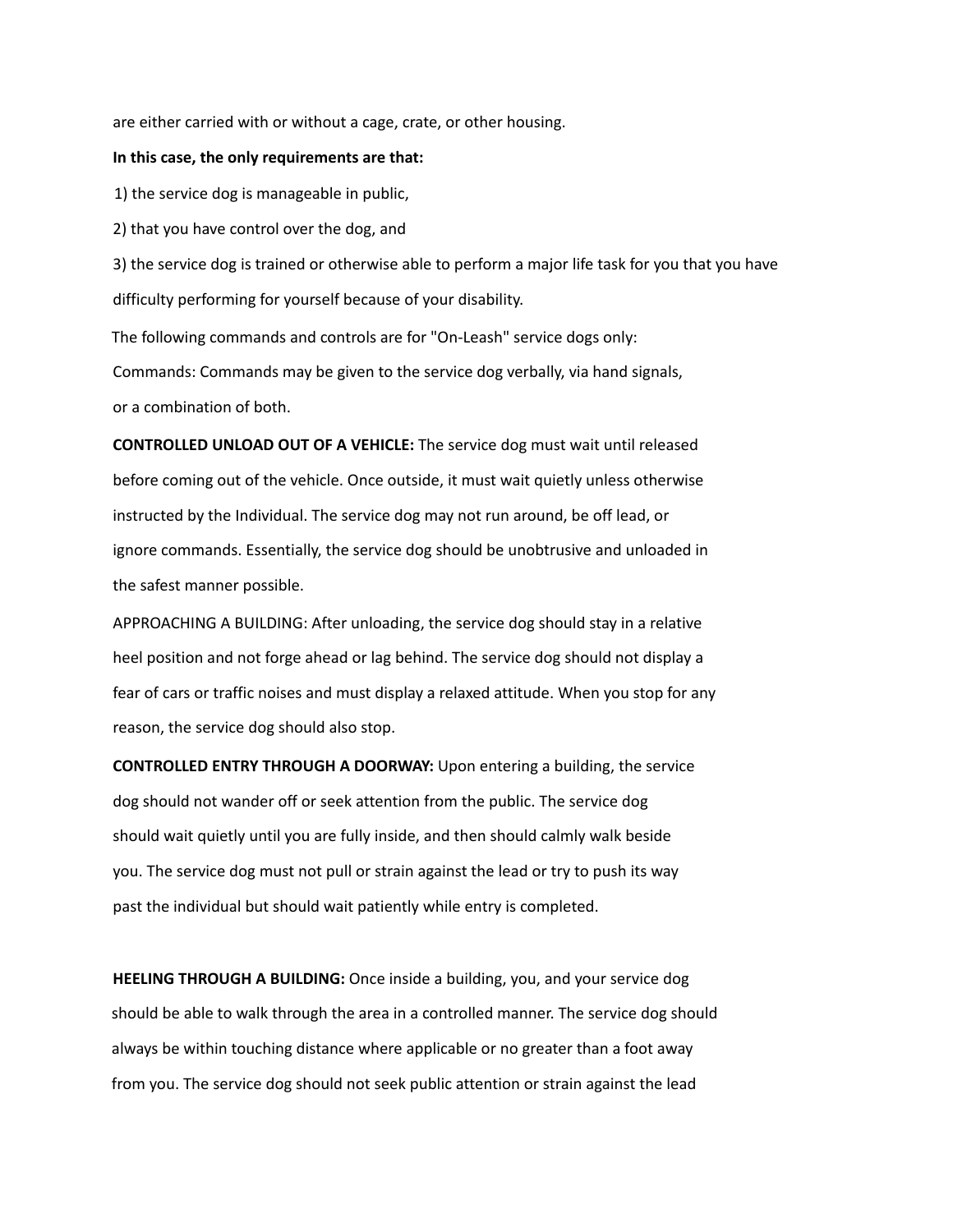(Except in cases where the service dog may be pulling your wheelchair, if applicable). The service dog should readily adjust to speed changes, turn corners promptly, and travel through a crowded area without interacting with the public. In tight quarters, such as store aisles, the service dog must be able to get out of the way of obstacles and not destroy merchandise by knocking it over or by playing with it.

**SIX FOOT RECALL ON LEAD:** You should be able to sit your dog, leave it, travel six feet, then turn and call the service dog to you. The service dog should respond promptly and not stop to solicit attention from the public or ignore the command. The service dog should come close enough to you to be readily touched. The recall should be smooth and deliberate without your service dog trudging to you or taking any detours along the way.

**SITS ON COMMAND:** Your service dog must respond promptly each time you give it a sit command, with no more than two commands with no extraordinary gestures. **DOWNS ON COMMAND:** After your service dog follows the down command, food should be dropped on the floor. Your service dog should not break down to go for the food or sniff at the food. You may give verbal and physical corrections to maintain the down, but without any extraordinary gestures. The second down will be executed, and then an adult and child should approach your dog. The service dog should maintain the down and not solicit attention. If the child pets the dog, the service dog must behave appropriately and not break the stay. The individual may give verbal and physical corrections if the service dog begins to break the stay.

**NOISE DISTRACTION:** Your service dog may acknowledge nearby noises, but may not in any way shows aggression or fear. A normal startle reaction is fine (the service dog may jump and or turn), but the service dog should quickly recover and continue along on the heel. The service dog should not become aggressive, begin shaking, etc.

**RESTAURANT:** While seated at a dining table (restaurant or other suitably alternative location), your service dog should go under the table or, if size prevents that, stay close by the individual. If the service dog is a very small breed and is placed on the seat